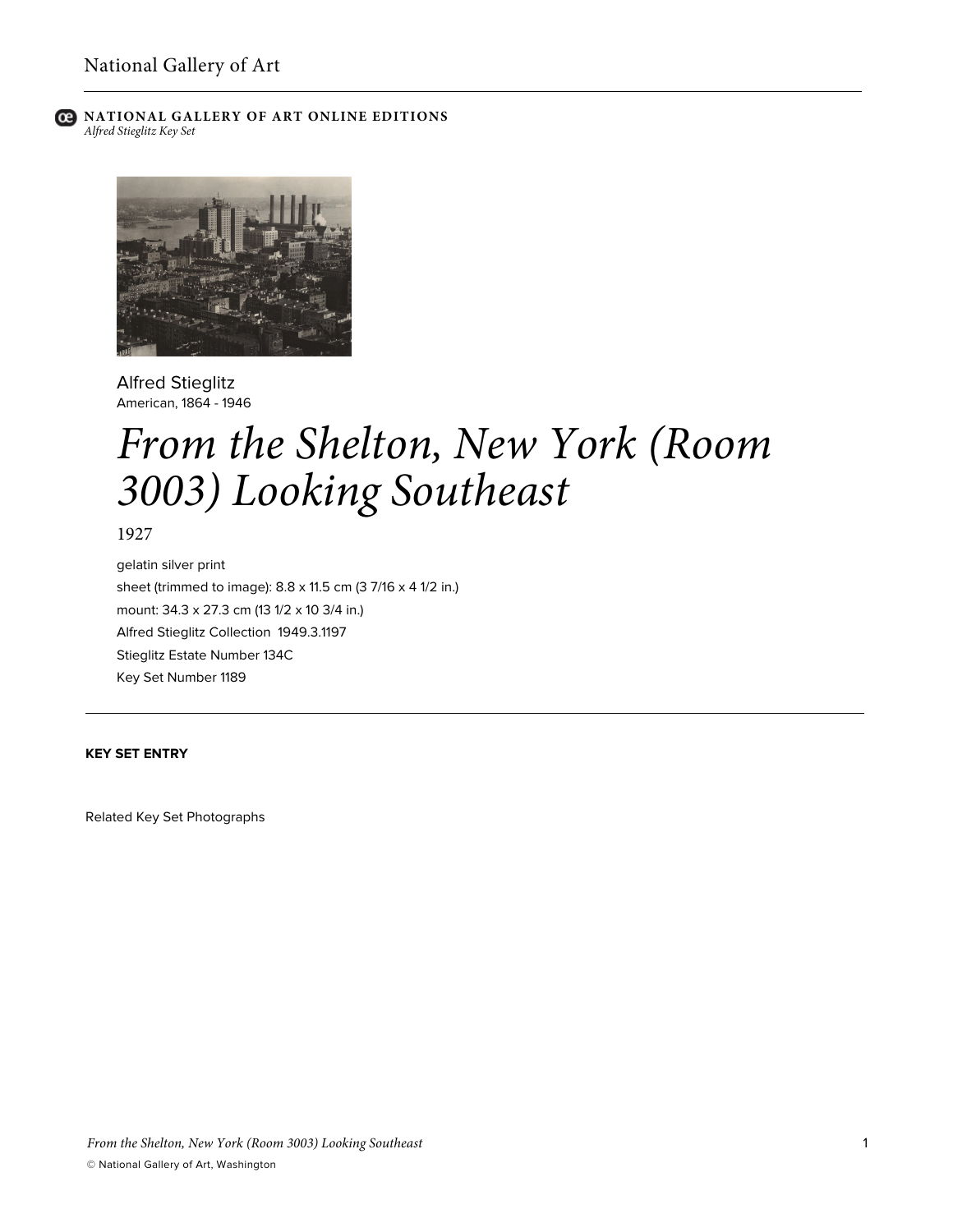#### **C** NATIONAL GALLERY OF ART ONLINE EDITIONS *Alfred Stieglitz Key Set*



Alfred Stieglitz *From Room "3003"—The Shelton, New York, Looking Northeast* 1927 gelatin silver print Key Set Number 1188



Alfred Stieglitz *From Room 3003—(Looking Northwest)—Shelton Hotel, New York* 1927 gelatin silver print Key Set Number 1190

### **INSCRIPTION**

by Alfred Stieglitz, on mount, lower left verso, in graphite: From The Shelton, N.Y. (Room 3003) Looking S.E. / 1927 (P & N)

by later hands, on mount, lower left verso, in graphite: 134C; lower right verso: D

#### **PROVENANCE**

Georgia O'Keeffe; gift to NGA, 1949.

## **EXHIBITION HISTORY**

1992 The Stieglitz Circle and Modernism in America, Whitney Museum of American Art, New York, 1992